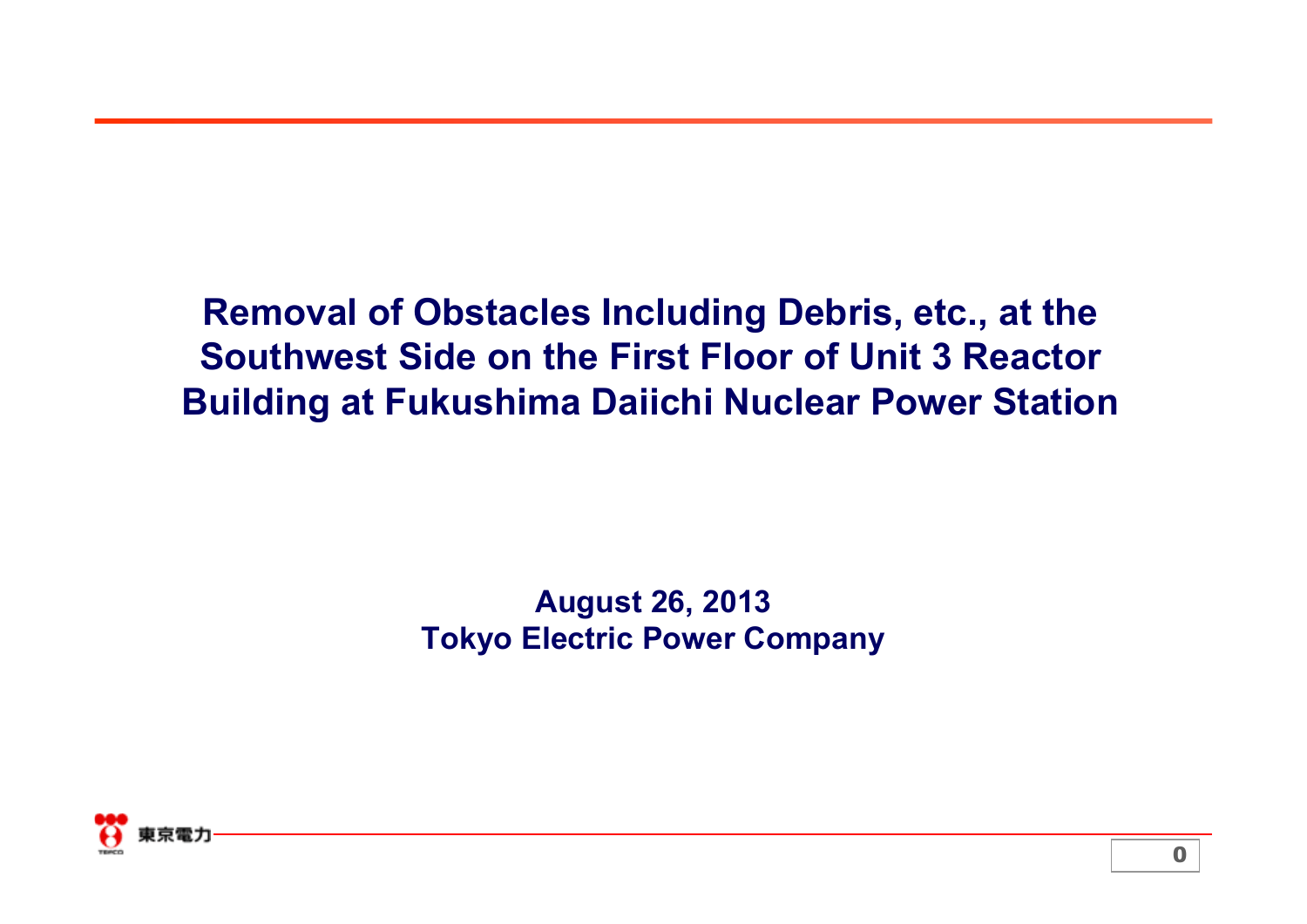# **1. Purpose, Duration, Robot**

■**Debris removal with robots in the Reactor Building at the southwest area of the first floor of Unit 3 was completed on August 23.** 

### ■**Purpose of the work**

・**With regard to Unit 3, work inside the Unit 3 such as investigation for leakage of PCV are scheduled.**

- ・**Due to high ambient dose in the Reactor Building, it is necessary to lower dose in order to perform works inside the Building in future.**
- ・**Debris such as concrete waste and ducts are scattering in the Reactor Building. Debris removal is inevitable in order to carry decontamination apparatuses into the Building.**

**As a part of lowering dose and ensuring a route for decontamination apparatuses and investigation inside PCV, we will perform obstacle (such as debris) removal with unmanned heavy equipments, before starting decontamination works.**

■**Duration**

**From July 25 to August 23 (17 days)**

■**Robots**

- ・**ASTACO-SoRa**
- ・**Packbot (for monitoring)**

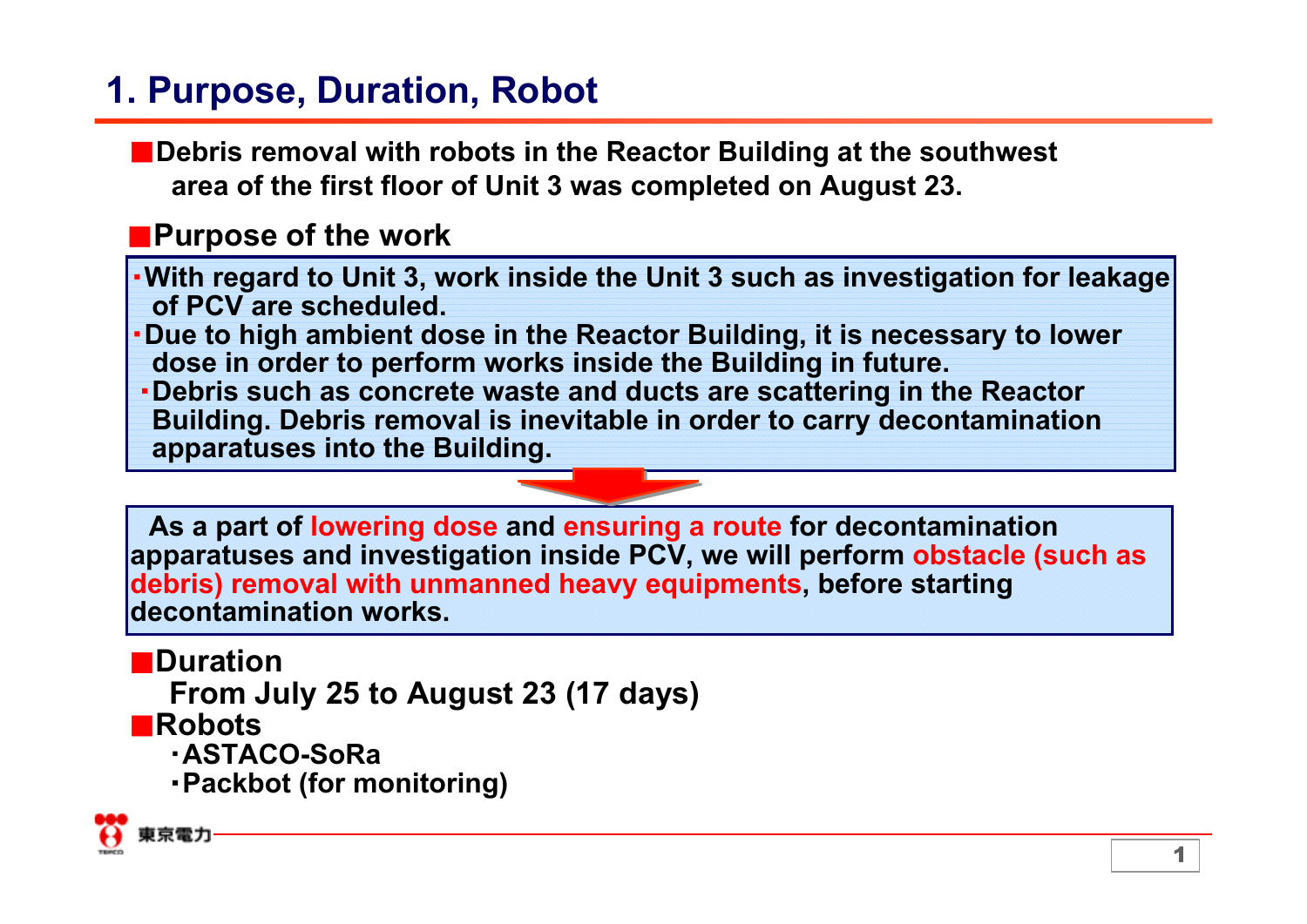# **2. Specification of ASTACO-SoRa**





| Jab (During furning) | Weight                            | 2.5t   |
|----------------------|-----------------------------------|--------|
|                      | Lifting load (using both arms)    | 300kg  |
|                      | Lifting load (using a single arm) | 150kg  |
|                      | Workable height                   | 2500mm |





ЮŸ.



・Operation location Telecommunication equipment room on the ground floor of the Main Anti-earthquake building at

i po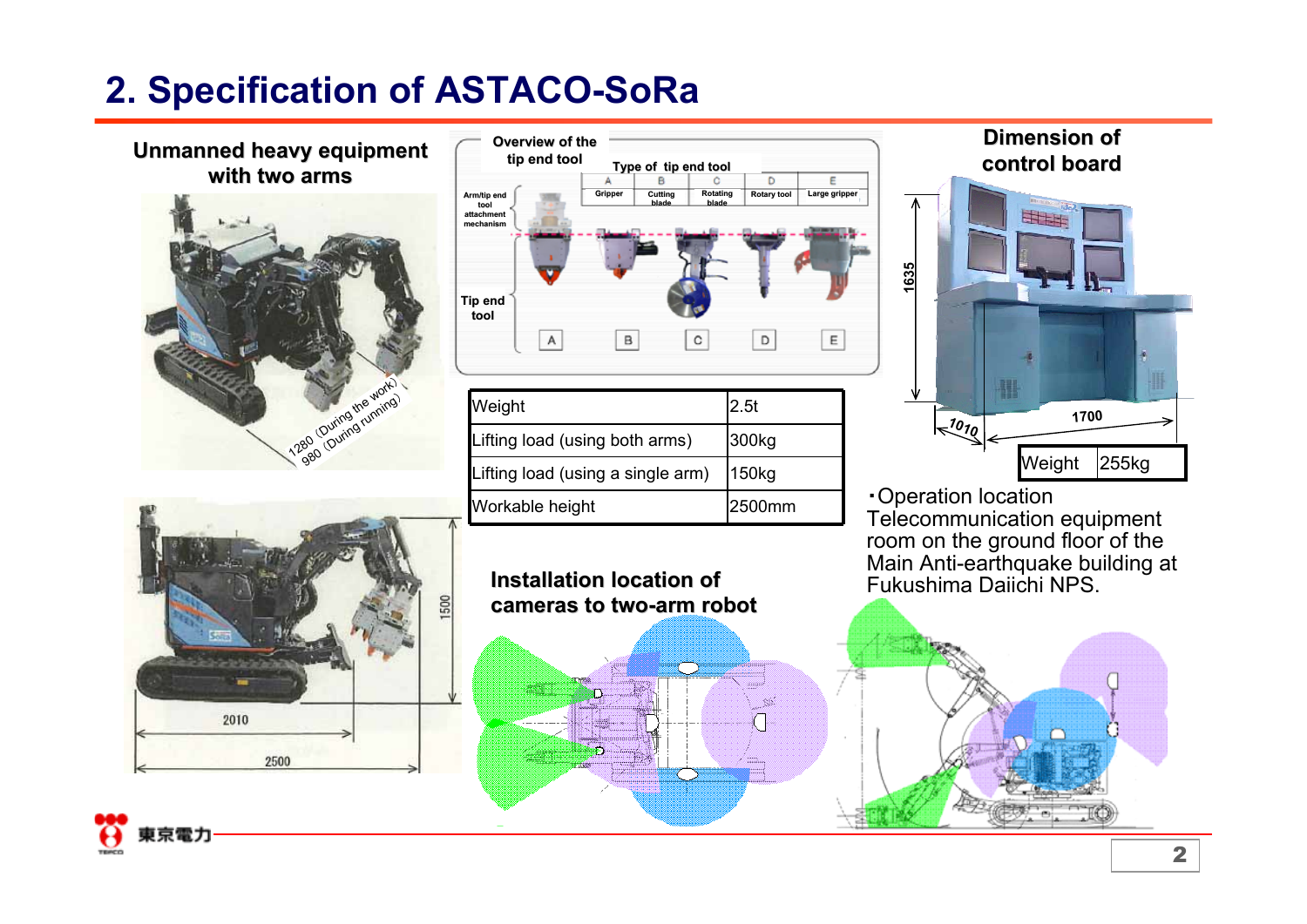## **3. The Current Situation (Area, Removed Objects/ Total Dose) and the Schedule in Future**



**Area of work at the first floor in Unit 3**

#### **Removed objects**

**Removed objects amount to 8 packs (0.5 ton per pack), including the followings.**

- ・**Cable**
- ・**Electricity conduit**
- ・**Debris (concrete pieces etc.)**
- ・**Cone**
- ・**Baluster (metal)**
- ・**Metal plate**
- ・**Rectangle timber**
- ・**Structural steel etc.**

#### **Maximum surface dose of the removed objects**

**23.0** m**Sv/** h**(measured on the surface of 0.5-ton packs)**

**They contain concrete pieces, metal pieces, ladder, sign boards, ropes, jacks, rubber high boots.**

※**In order to remove debris at the other area other than the southwest area, removal of debris protection material (requiring large-scale equipments) and transfer of the N2 supply hose are necessary, in order to remove debris.**

■ Schedule in future: Debris removal in Unit 3 will be temporarily suspended, and debris **removal in Unit 1 will be performed. Meanwhile, debris removal (protection material of fallen debris in Unit 3) will be performed and the N2 supply hoses will be transferred.**

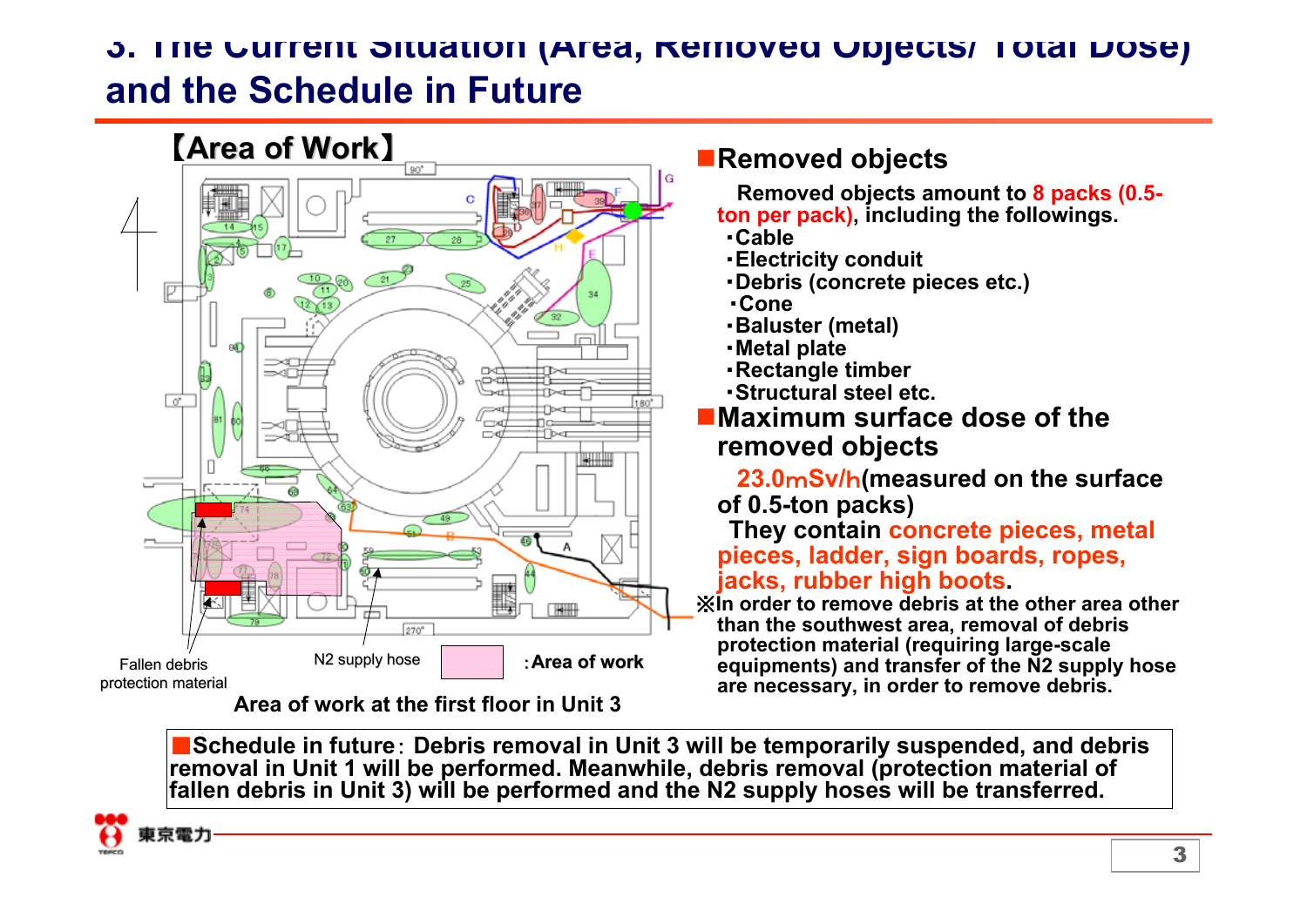### **4. Photos to Compare Before and After of the Removal Work (1)**

## **[Removal of a rack with caster] [Removal of a rack with caster]**



**Before removal Before removal**

**After removal After removal**